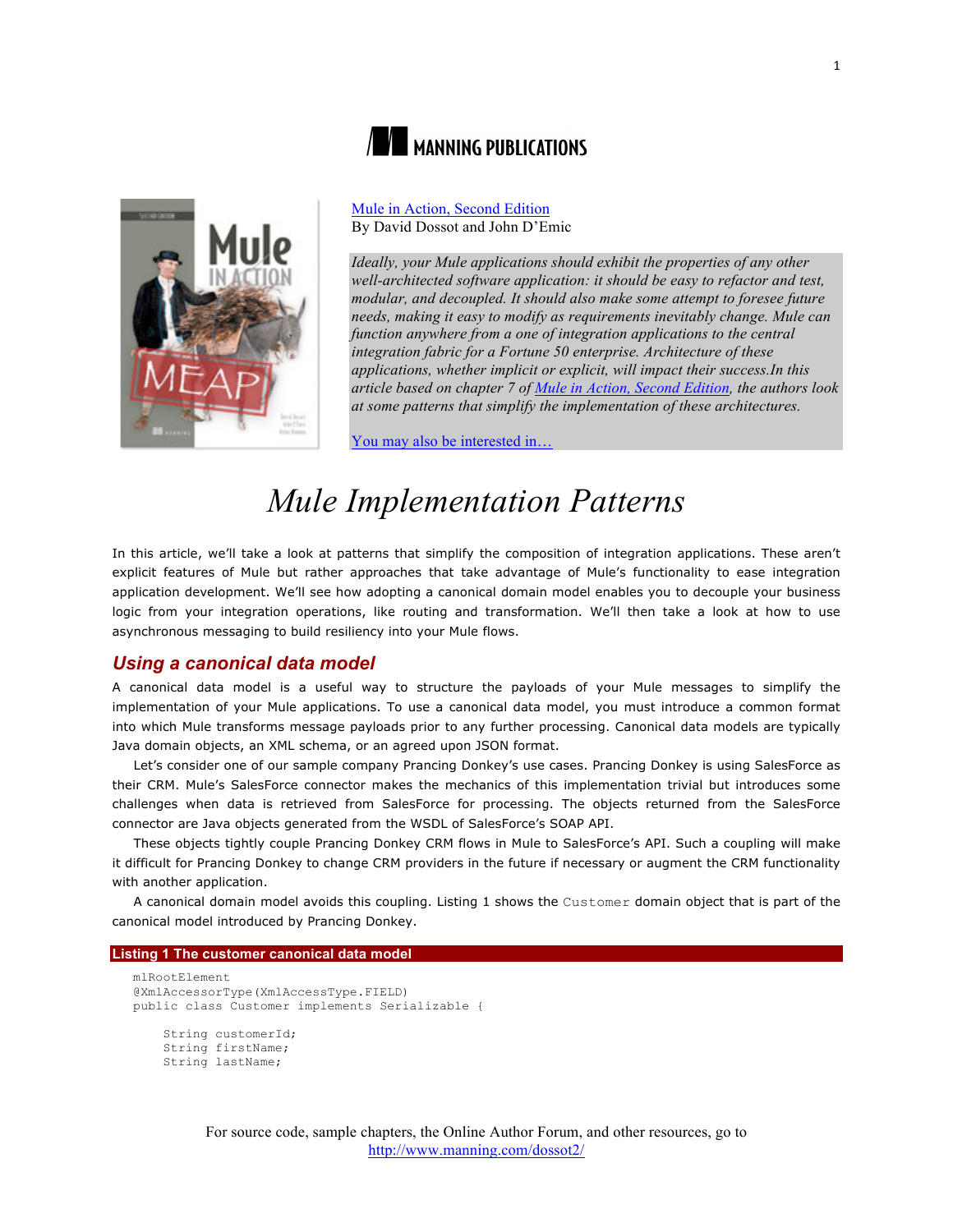Now let's look at the flows responsible for creating and querying contacts in the CRM.

```
Listing 2 Populate and query records in SalesForce
   <flow name="createContact">
       <vm:inbound-endpoint exchange-pattern="one-way"
                           path="crm.contact.create"/>
       <sfdc:create-single config-ref="sfconfig" type="Contact"> 
          <sfdc:object> #1
              <sfdc:object key="FirstName">
                  #[message.payload.firstName]
              </sfdc:object>
              <sfdc:object key="LastName">
                  #[message.payload.lastName]
              </sfdc:object>
           </sfdc:object>
       </sfdc:create-single>
   \langle/flow>
   <flow name="getContact" >
       <vm:inbound-endpoint exchange-pattern="request-response"
                           path="crm.contact.get"/>
       <sfdc:query-single config-ref="sfconfig"
           query=
     "SELECT Name from Contact where Name = '#[message.payload]'"
    />
       <transformer ref="salesforceResultToCustomerTransformer"/> #2
   \langle / flow>
   #1 Use the Mule Expression Language to create the SalesForce contact object
```
**#2 A custom transformer is used to convert the response from the SalesForce connector, a Map, to an instance of Customer.**

You can see that the create flow uses Mule Expression Language (MEL) to populate the appropriate fields in the SalesForce contact object on #1. The inverse is done using the custom transformer (#2), which converts the result from a Map to a Customer instance.

The canonical data model is a great way to further decouple your Mule integrations from the rest of your applications. The example in this article uses a POJO data model, but other domain models like JSON and XML are just as easily supported. The canonical data model is a powerful technique when combined with Mule's annotation support, allowing you to keep any business logic hosted in Mule independent of Mule's container at runtime. Such an approach makes it easy to unit test business logic code outside the Mule container and also gives you the ability to move such code into and out of Mule as necessary.

Now let's take a look at how we can leverage asynchronous message to reliably deliver messages with Mule.

# *Reliability patterns with asynchronous messaging*

Asynchronous messaging providers, like JMS, AMQP or Mule's own VM transport, provide an opportunity to decompose integration applications into decoupled, reliable segments. As illustrated with Gregor Hohpe's seminal Starbucks analogy in "Your Coffee Shop Doesn't Use Two-Phase Commit," such approaches compose an otherwise synchronous transaction into a series of asynchronous steps. This has a variety of benefits, from allowing the client to perform other work while waiting for the transaction to finish to layering into resiliency into an otherwise unreliable step.

Let's consider an example. Prancing Donkey is beginning a re-architecture to allow orders to be submitted from their iPhone application. The ordering process on the server side is fairly complicated and involves multiple remote systems that Prancing Donkey has no control over (SalesForce and NetSuite, for instance). One of the goals of the re-architecture is to provide a response as soon as possible to the mobile device that the order has been submitted. This will be accomplished by accepting the order over HTTP, generating an order ID, and transactionally submitting it to a JMS queue for processing. If the JMS transaction to submit the message on the queue succeeds, then a response containing the order ID is returned to the mobile device. This ID can then be used later on to track the status of the order. The front-end part of this flow is below.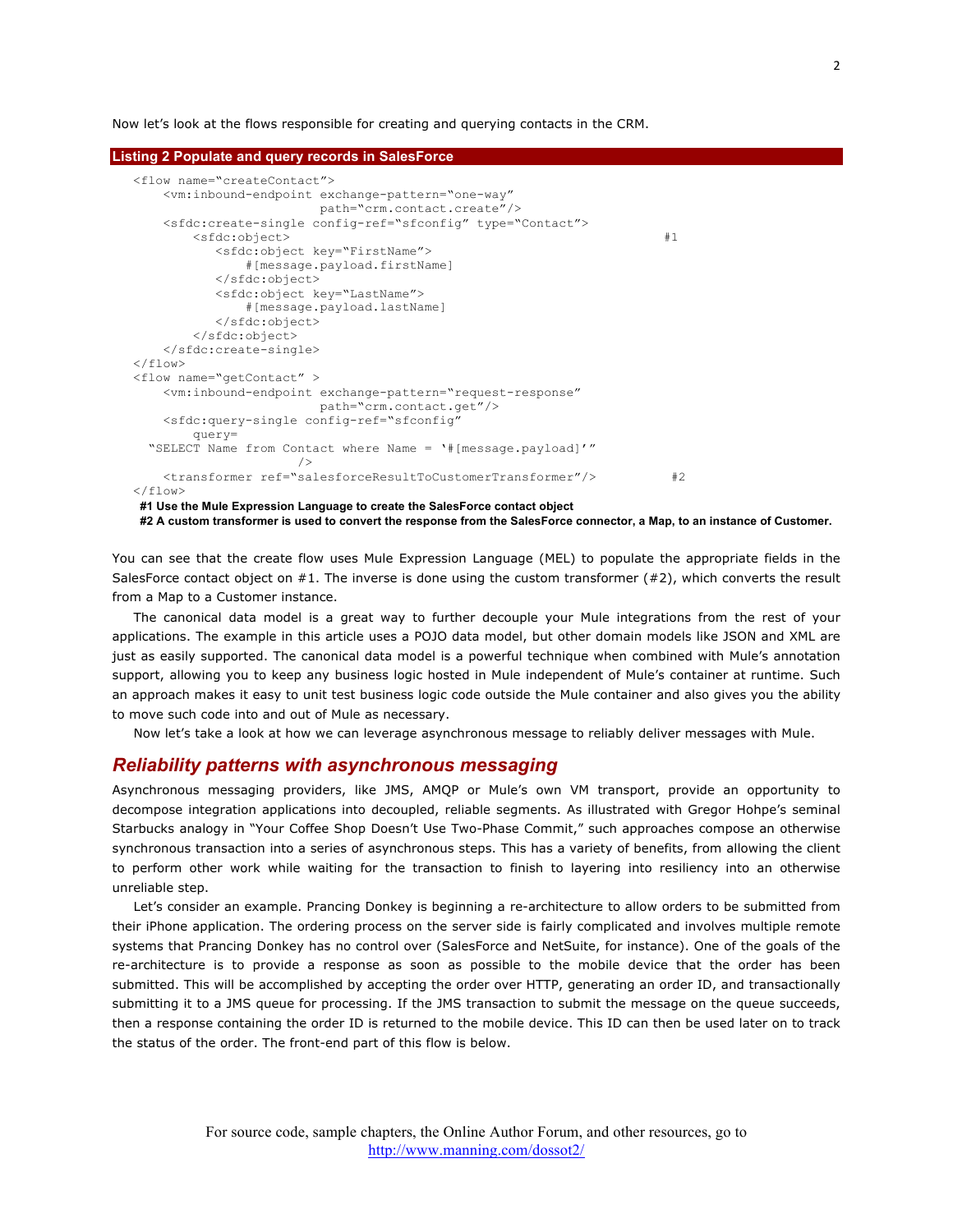#### **Listing 3 Front-end order submission**

```
<flow name="orderSubmission">
     <http:inbound-endpoint exchange-pattern="request-response"
                           host="localhost" port="8081"
                           path="order"
            />
     <cxf:jaxws-service
 serviceClass="com.prancingdonkey.service.OrderSubmissionService"
 />
     <component
class="com.prancingdonkey.service.OrderSubmissionServiceImpl"/>
     <jms:outbound-endpoint queue="order.submit"> #1
        <jms:transaction action="ALWAYS_BEGIN"/>
     </jms:outbound-endpoint>
\langle/flow>
#1 Submit the Order object transactionally to a JMS queue
```
When the mobile device receives the order ID from the Mule flow, it can be sure that the order has been submitted, provided Prancing Donkey's JMS infrastructure is robust and the backend of the order submission is implemented properly. This ID will then be used to track the order on another screen of the mobile application's UI. Now let's take a look at the backend of the flow.

### **Listing 4 Backend order processing**

| <flow name="orderProcessing"><br/><ims:inbound-endpoint queue="order.submit"></ims:inbound-endpoint></flow>                                        |    |
|----------------------------------------------------------------------------------------------------------------------------------------------------|----|
| <jms:transaction action="ALWAYS BEGIN"></jms:transaction><br><br>$\langle \text{all} \rangle$                                                      | #1 |
| <jms:outbound-endpoint queue="crm.customer.create"></jms:outbound-endpoint>                                                                        |    |
| <jms:transaction action="ALWAYS JOIN"></jms:transaction><br><br><jms:outbound-endpoint queue="erp.order.record"></jms:outbound-endpoint>           | #2 |
| <jms:transaction action="ALWAYS JOIN"></jms:transaction><br><br>$\langle$ all $\rangle$                                                            | #3 |
| $\langle$ /flow><br><flow name="orderCompletion"></flow>                                                                                           |    |
| <jms:inbound-endpoint queue="order.complete"><br/><jms:transaction action="ALWAYS BEGIN"></jms:transaction><br/></jms:inbound-endpoint>            |    |
| <collection-aggregator <br="" timeout="60000">failOnTimeout="false"/&gt;</collection-aggregator>                                                   | #4 |
| <jms:outbound-endpoint topic="events.orders.completed"><br/><jms:transaction action="ALWAYS BEGIN"></jms:transaction><br/></jms:outbound-endpoint> | #5 |
| $\langle$ /flow>                                                                                                                                   |    |
| #1 Transactionally accept the Offer off a JMS queue                                                                                                |    |
| #2 Join in the previous transaction and submit to the crm.customer.create queue                                                                    |    |
| #3 Join in the previous transaction and submit to the erp.order.record queue<br>#4 Wait and aggregate responses from SalesForce and Netsuite       |    |

**#5 Dispatch order completion events to the events.orders.completed JMS topic**

These two flows handle the asynchronous routing and aggregation of backend order processing. The "orderProcessing" flow accepts a message and submits it to two queues in a single transaction. The crm.customer.create flow submits the Order object to a SalesForce flow similar to the one we saw above. The erp.order.record flow submits the Order object to a flow that uses Mule's NetSuite Cloud connector.

Prancing Donkey is using ActiveMQ's message redelivery feature to redelivery messages up to a certain point in the event of a transactional rollback. In this case if there is any failure submitting to any of the queues then the

3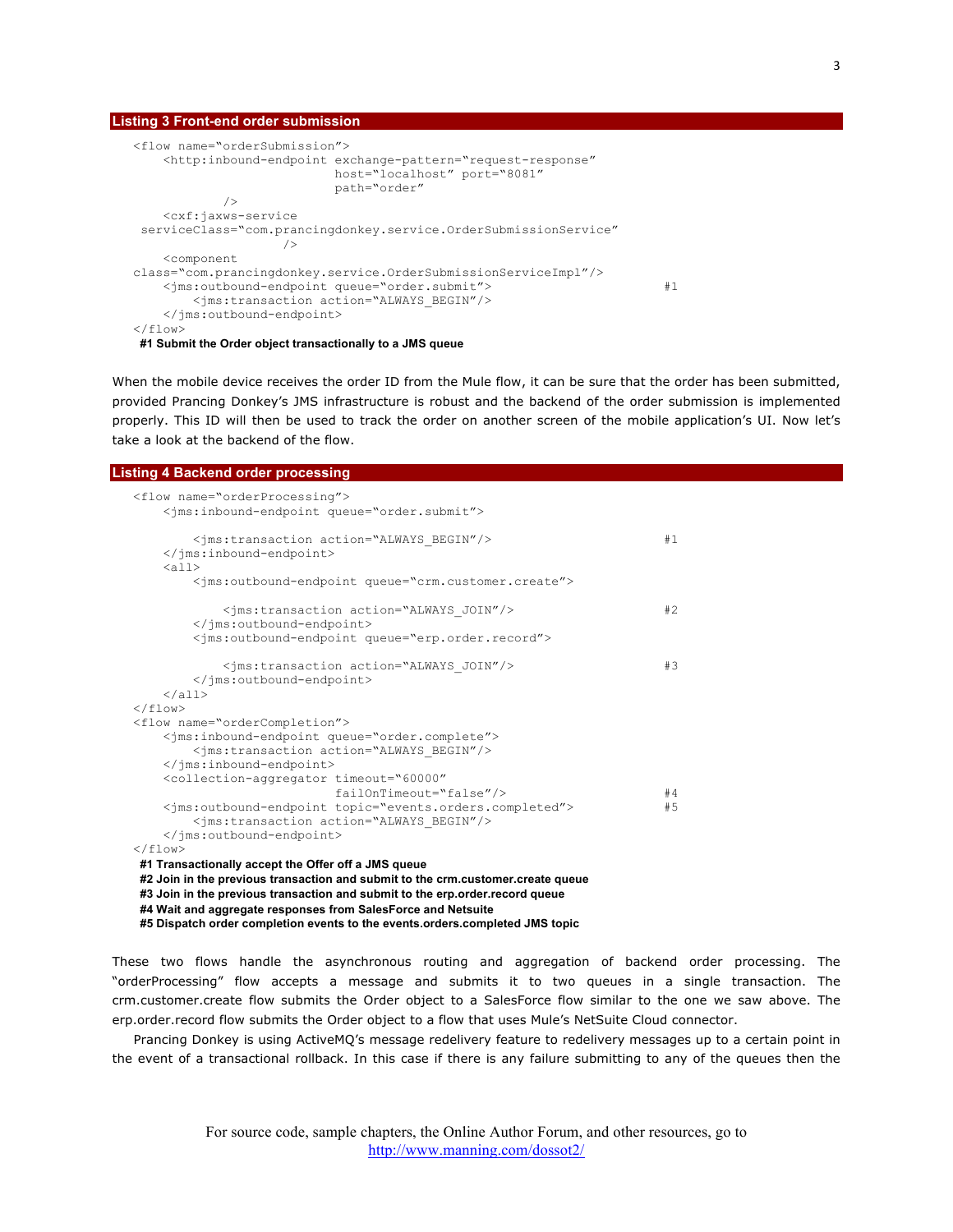broker will attempt again after a specified interval. Once this interval is reached the message is placed on a DLQ. This effectively makes otherwise unreliable servies, like NetSuite or SalesForce, robust.

It's not shown in this example, but after the completion of the NetSuite and SalesForce flows, messages are sent to the "order.complete" flow. Mule's collection-aggregator will wait for both responses for an order to arrive before dispatching the Order on the "events.order.completed."

Prancing Donkey uses JMS topics to generate events when certain business phenomena occur.

#### **Service hosting with Mule**

Web service hosting has typically been the domain of dedicated application or web servers like JBoss AS or Tomcat. Both platforms provide varying degrees of support for the JEE stack and multi-tenancy. For web services, particularly those built on top of JAX-RS and JAX-WS, they were natural choices as host platforms.

While such applications could be hosted on Mule, this was typically a difficult affair—particularly since the standalone server could only host one application a time and application deploys required a restart of the server.

Things have changed in Mule 3. Mule fully supports the JAX-RS and JAX-WS specifications via Jersey and Apache CXF. The standalone server is now fully multi-tenant. Hot deployment of applications is also supported. Finally ,Mule's deployment descriptor, a ZIP file, is fully transparent and those used to working within exploded WAR files will feel completely at home.

## *Summary*

Using Mule as a decoupling middleware platform, as we saw in this article, lets you leverage reliable messaging to make otherwise transient, fatal errors in a non-reliable transport recoverable.

Mule's agnosticism to both the payload of message and the architecture of integration applications make it easy to implement patterns like the canonical data model and decoupling middleware. It also makes it possible to leverage technologies complementary to the features supported directly by Mule.